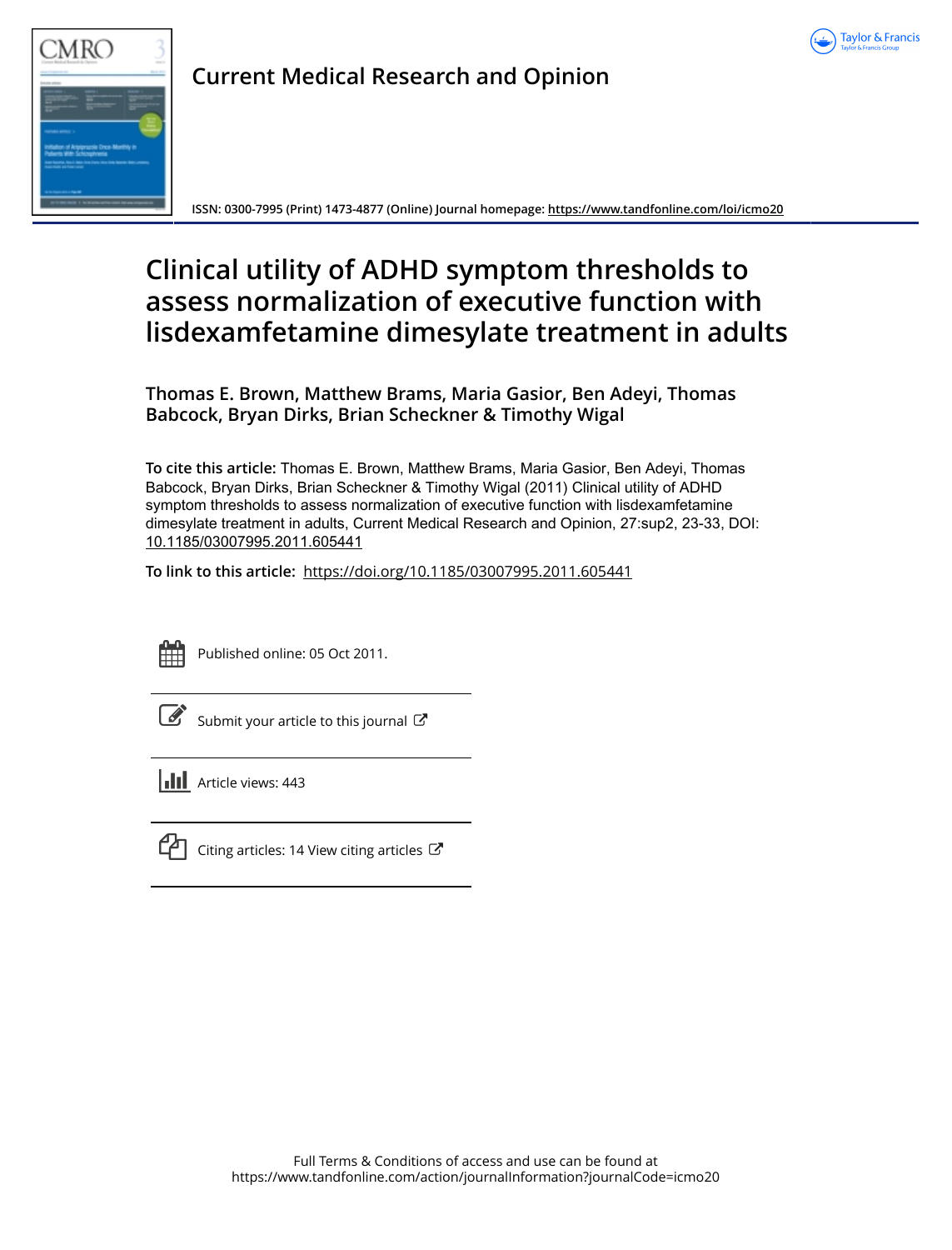0300-7995 Article ST-0073.R1/605441 doi:10.1185/03007995.2011.605441 **All rights reserved: reproduction in whole or part not permitted** 

# Original article Clinical utility of ADHD symptom thresholds to assess normalization of executive function with lisdexamfetamine dimesylate treatment in adults

### Thomas E. Brown

Yale University School of Medicine, New Haven, CT, USA

Matthew Brams Bayou City Research, Houston, TX, USA

## Maria Gasior Ben Adeyi Thomas Babcock Bryan Dirks Brian Scheckner

Shire Development Inc., Wayne, PA, USA

#### Timothy Wigal

University of California, Irvine, Child Development Center, Irvine, CA, USA

#### Address for correspondence:

Thomas E. Brown, PhD, Yale University School of Medicine, 1188 Whitney Avenue, PO Box 6694, Hamden, CT 06517, USA. Tel.: þ1 203-562-5713; Fax: þ1 203-562-3465; tebrownyu@aol.com

#### Key words:

ADHD – BADDS – Executive function – Lisdexamfetamine dimesylate – Receiver operating characteristics – ROC

Accepted: 12 July 2011; published online: 5 October 2011 Citation: Curr Med Res Opin 2011: 27:23-33

## Abstract

#### Objectives:

This analysis assessed the relationship of various cutoff scores of the ADHD Rating Scale IV (ADHD-RS-IV) to levels of improvement in ADHD-related executive function (EF), measured by the Brown ADD Scale for Adults (BADDS), which may provide <sup>a</sup> measure of clinically meaningful EF improvement after ADHD treatment.

#### Methods:

**Copyright Control Control Control Control Control Commercial Distribution Units analysis assessed the relationship of various contribution Units and Commercial Distribution Units and Commercial Distribution Units of the** Post hoc analysis of <sup>a</sup> 4-week, open-label, dose-optimization phase in <sup>a</sup> double-blind, placebo-controlled study of lisdexamfetamine dimesylate (LDX) in adults with ADHD. The BADDS for Adults, <sup>a</sup> validated, normed, self-report measure of EF in ADHD, provides <sup>a</sup> qualitative measure to rate treatment progress. The ADHD-RS-IV assesses current symptom status based on DSM-IV criteria. Postbaseline ADHD-RS-IV scores were categorized according to four cutoff criteria of symptom remission: (1) ADHD-RS-IV total score  $\le$ 18; (2) ADHD-RS-IV total score  $\le$ 10; (3) no ADHD-RS-IV item scored >1; and (4) ADHD-RS-IV total score  $\leq$ 18 and  $\leq$ 2 items per subscale with a score of 2. Sensitivity and specificity of criteria for identifying participants with optimal BADDS scores were assessed using receiver operating characteristics (ROC). Safety evaluation included treatment-emergent adverse events (TEAEs).

#### Results:

At endpoint, 85/127 participants had optimal BADDS scores. Linear ANOVA indicated limited overlap between BADDS and ADHD-RS-IV scores ( $r^2$  = 0.20;  $P$  < 0.0001). Specificity was similar for criteria 1–4 (0.46, 0.39, 0.39, and 0.42), as were ROC (0.699, 0.776, 0.732, and 0.668). Sensitivity was high for criteria 2 and 3 (0.96, 0.92), lower for criteria 1 and 4 (0.72, 0.75). TEAEs were consistent with those of stimulants.

#### Conclusion:

Criteria 2 and 3 had satisfactorily high sensitivity, but no criteria had adequate specificity. AUC comparison indicated that criteria 2 and 3 ADHD-RS-IV thresholds may be more accurate assessments of EF normalization as measured by the BADDS. The open-label design, small sample size, and selection criteria limit the applicability of these results to <sup>a</sup> larger treatment population.

## **Introduction**

Attention-deficit/hyperactivity disorder (ADHD) is diagnosed based on Diagnostic and Statistical Manual of Mental Disorders Fourth Edition, Text Revision (DSM-IV-TR) criteria<sup>1</sup>. Clinicians have recognized problems in applying DSM-IV-TR criteria that were originally developed for children to adult patients. The result of using child-centered criteria includes failure to identify adults with too few symptoms but significant functional impairments or those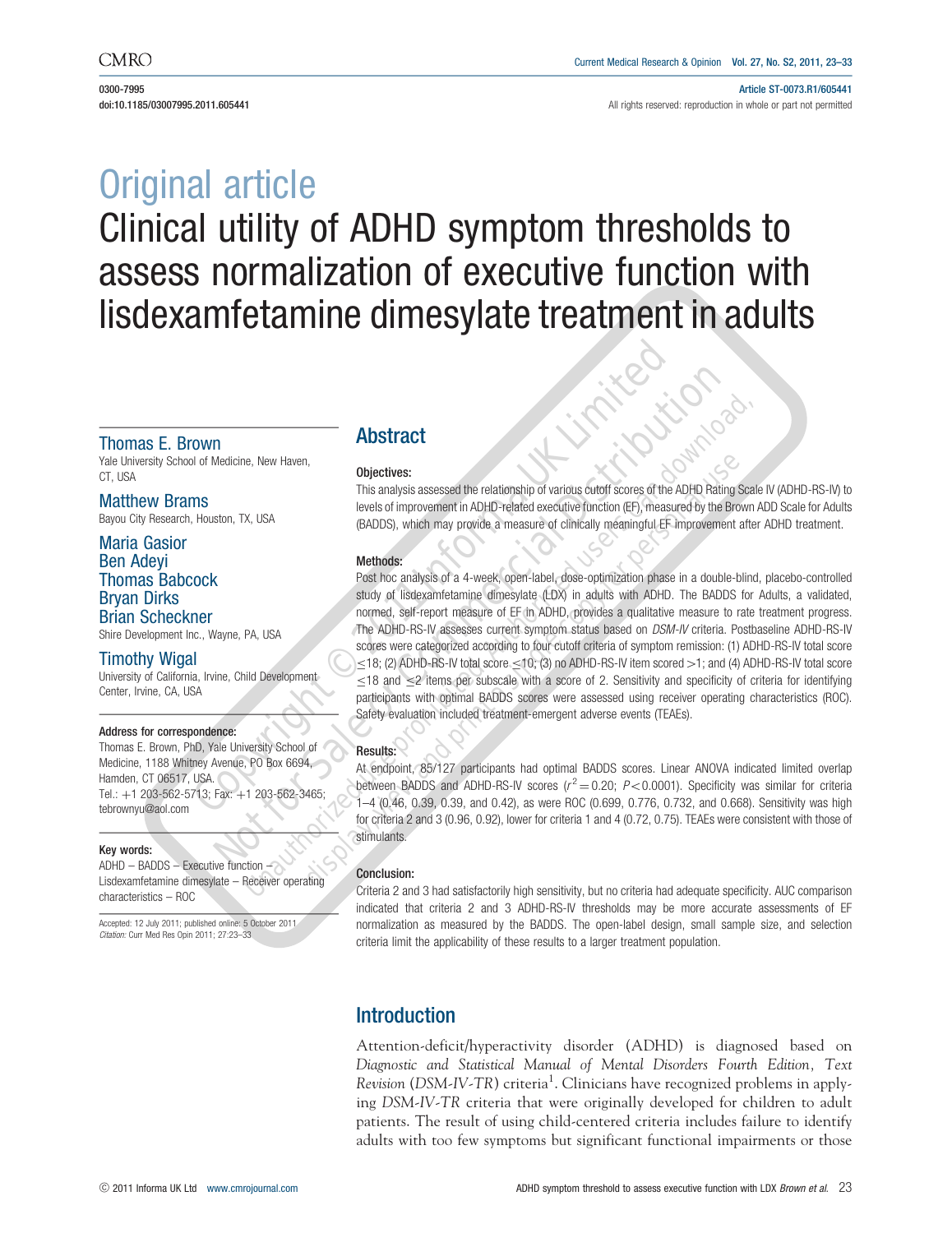with executive function (EF)-related symptoms that may be adult-like manifestations but are not recognized in the  $DSM-IV-TR^{2-6}$ . These issues may be addressed, to some degree, when revised diagnostic criteria are adopted in the forthcoming DSM-V<sup>7</sup>. Additionally, ADHD symptoms at baseline and during treatment are frequently assessed in research settings with measures such as the ADHD Rating Scale IV (ADHD-RS-IV)<sup>8</sup>, based on DSM-IV-TR criteria. However, clinicians in both research and community settings find such scales less than ideal for assessing treatment response especially because they provide neither a global assessment of improvement nor a measure of function. Symptomatic remission has been proposed as one clinically relevant treatment goal for patients with ADHD9,10. In pediatric investigations, remission has been defined as an ADHD-RS-IV total score  $\leq 18^{10}$ , but no threshold has been established for adults. To quantify response to treatment in adult patients more reliably, it may be useful to apply the ADHD-RS-IV in concert with another, broader measure that includes EF-related functioning.

Controversy still exists on how to define and measure EF. Generally, EF is understood as a set of cognitive processes that allow self-regulation of attention, emotional expression, and task planning<sup>11–13</sup>. Although laboratorybased neuropsychological tests<sup>14</sup> have traditionally been used to measure EF, their clinical utility and accuracy for identifying EF-related functional impairments have been questioned<sup>15–19</sup>. Alternatively, rating scales that assess EF-related behaviors have been developed $15,20$ . The Brown Attention-Deficit Disorder Scale (BADDS) – adolescent/adult version<sup>20</sup> measures EF-dependent behaviors and provides an assessment for clinically meaningful change using a norm-based cutoff score for optimal functioning. When paired with the ADHD-RS-IV, the BADDS may be clinically useful for identifying patients who, upon treatment, exhibit both symptomatic remission and normalization of EF-related functioning.

Lisdexamfetamine dimesylate (LDX; Vyvanse\*) is a long-acting prodrug stimulant indicated for ADHD in children aged 6–12 years, adolescents aged 13–17 years, and in adults in the United States $21$ . LDX was effective from 2–14 hours following oral administration in adults with ADHD in a randomized, double-blind, placebo-controlled trial that used the setting of the simulated adult workplace environment  $(AWE)^{22}$ . Using data from this trial, the objective of the current post hoc analysis was to assess the relationship of ADHD-RS-IV-defined symptom severity and BADDS-defined EF behaviors. A secondary objective was to examine the appropriateness of various ADHD-RS-IV remission definitions, using receiver operating characteristics (ROC) analysis<sup>23</sup> (described

below) to identify participants with improvement in BADDS-based EF-related behaviors.

## Patients and methods

## Study overview

This was a randomized, double-blind, multicenter, placebo-controlled, two-way crossover AWE study (ClinicalTrials.gov Identifier #NCT00697515) with an open-label dose-optimization phase. This study was conducted in accordance with the Declaration of Helsinki and Good Clinical Practice according to the International Conference on Harmonisation guidelines. Each center's institutional review board approved the study protocol. Written consent was obtained after the study was explained to the participants. The methodology, results, and analysis from the double-blind crossover phase have been previously reported<sup>22</sup>. For the current analysis, data were derived from the 4-week open-label dose-optimization phase, during which each participant's LDX dosing was individually optimized to 30, 50, or 70 mg/day.

#### **Participants**

To be enrolled in the trial, participants were required to be an otherwise healthy adult, aged 18–55 years inclusive, who met DSM-IV-TR criteria for a primary diagnosis of ADHD with at least moderate symptom severity, as established by a baseline ADHD-RS-IV with adult prompts score  $\geq 28^{8,24}$ . An intelligence quotient score  $\geq 80$ , based on the Kaufman Brief Intelligence  $Test^{25}$ , was also an enrollment requirement of the study. Participants could not take part in the study if any of the following key exclusion criteria were present: a comorbid psychiatric diagnosis with significant symptoms; history of seizures, hypertension, cardiovascular disease symptoms, or structural cardiac abnormality; a current therapy with an ADHD medication that is effective and well tolerated or a history of nonresponse to stimulant therapy; a positive drug result at screening; suspected substance abuse or dependence disorder (except nicotine) within the past 6 months; pregnant or lactating; or a documented allergy or intolerance to amphetamines.

#### Open-label LDX administration

All participants began open-label treatment with the lowest LDX dose (30 mg/day). At weekly intervals, participants were assessed for therapeutic response and tolerability, and LDX dose could be increased (20-mg/day increments) until satisfactory response  $($ >30% reduction in ADHD-RS-IV with adult prompts and Clinical Global \*Vyvanse is a registered trademark of Shire LLC, Wayne, PA, USA. Impressions–Improvement scores of 1 or 2) was observed,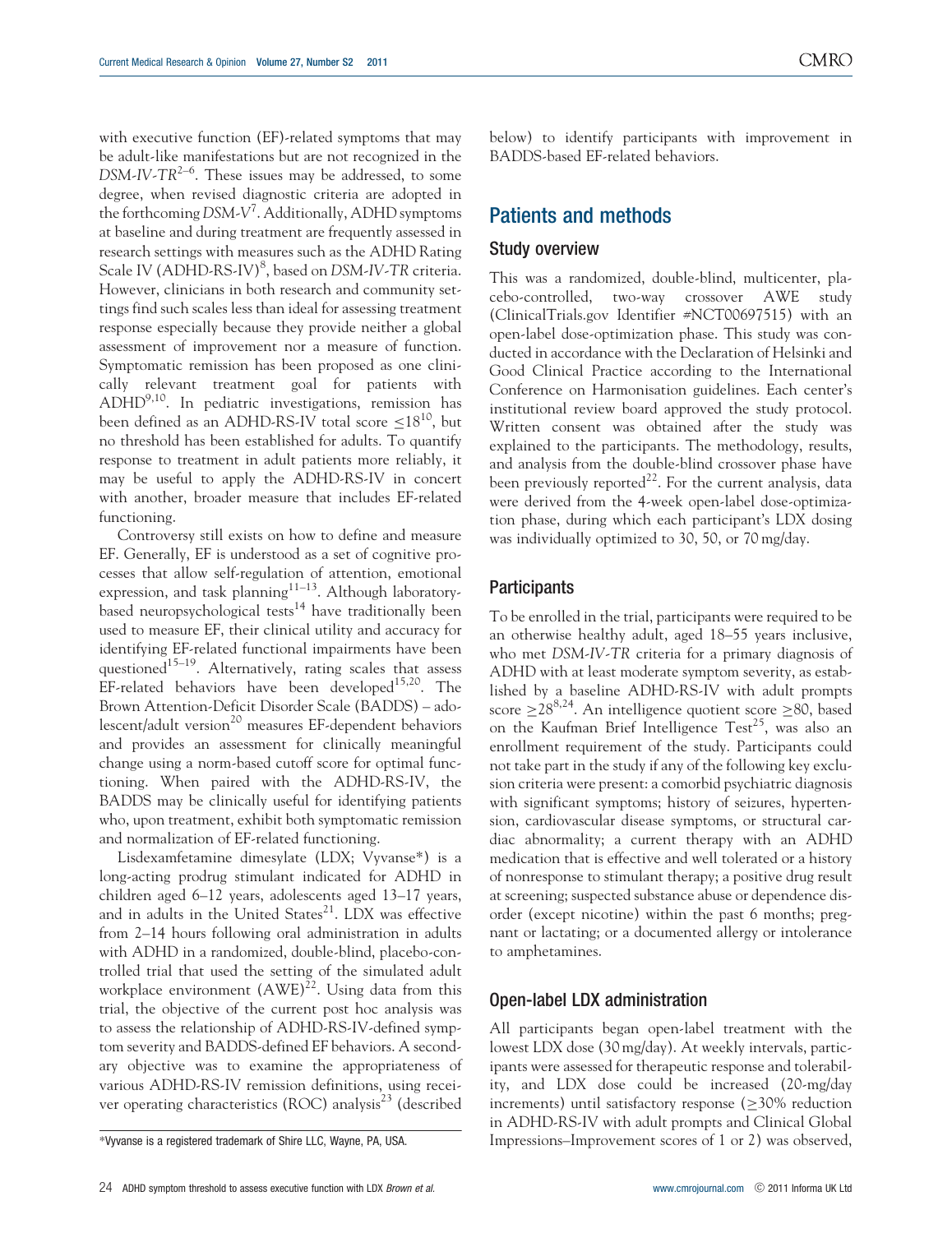or if the clinician ascertained that additional benefit could not be achieved by increasing the dose. The maximum permissible LDX dose was 70 mg/day. The dose could be decreased (20-mg/day increment) once for lack of tolerability; if intolerance persisted, the participant was discontinued from the trial. When the optimal response was observed, that dose level was used for the rest of the dose-optimization phase.

## Efficacy measures

The primary efficacy measure for the crossover phase was the Permanent Product Measure of Performance (PERMP)<sup>26</sup>, a 10-minute, skill-adjusted math test that provides a time-sensitive, objective measure of performance. The average PERMP total score has been reported previously22. The ADHD-RS-IV with adult prompts and BADDS for adults were secondary efficacy assessments administered during the dose-optimization phase. The ADHD-RS-IV with adult prompts is an 18-item investigator-rated scale that assesses current ADHD symptoms and has been described elsewhere<sup>8,24</sup>. The ADHD-RS-IV with adult prompts was administered at baseline and each week during the open-label dose-optimization phase and during the double-blind AWE crossover phase. This post hoc analysis will use the ADHD-RS-IV with adult prompts total scores reported at the baseline and at end of the dose-optimization phase.

The BADDS is a 40-item self-report scale administered by the investigator to assess EF; individual items are rated on a scale of 0 (never) to 3 (almost daily). The adult items are grouped into five clusters of related ADHD symptoms (Figure  $1$ )<sup>20,27</sup>. BADDS total scores can range from 0 to 120, with increasing scores indicating more severe impairment. A BADDS total score of 50 is the clinical cutoff in adults and has 4% false negatives and 6% false positives, using a methodology that corrected for an estimated 5% to



Figure 1. BADDS organizational summary. BADDS, Brown Attention-Deficit Disorder Scale<sup>27</sup>.

8% base rate of ADHD in an adult population<sup>20</sup>. The BADDS scoring includes a 90% confidence interval (CI) around the baseline total score. A clinically meaningful change is defined as a BADDS total score that is either above (worsening) or below (improvement) this baseline CI. A participant with a baseline score  $\leq 50$  still needs to have a change in score in excess of the baseline 90% CI to be considered reliably improved. Such a participant would be considered to have an 'optimal response'. The BADDS was administered at baseline and at the end of the doseoptimization period (visit 4/week 4).

## Symptomatic remission criteria rationale

For this post hoc analysis, an optimal response in BADDS score at the end of the dose-optimization phase (a score that was <50 and that also demonstrated a clinically meaningful change from baseline) was considered one way of understanding symptomatic remission and optimal EF. One objective of this post hoc analysis was to assess how rates of symptomatic remission would vary when based on different ADHD-RS-IV-defined total score thresholds. Participants were categorized as remitters or nonremitters according to four ADHD-RS-IV with adult prompts total score criteria (Table 1). Criterion 1 was set at an ADHD-RS-IV with adult prompts total score of  $\leq$ 18. A total score  $\leq$ 18 represents a mean per-item score of  $\leq$ 1 and is a score at which participants are unlikely to meet current symptomatic criteria for diagnosis of ADHD10,28. Criterion 2, an ADHD-RS-IV with adult prompts total score of  $\leq$ 10, is a stricter cutoff and thereby excludes individuals scoring at least 2 on six items of either the inattention or the hyperactivity/impulsivity subscale. Criterion 3, no ADHD-RS-IV with adult prompts item score of  $>1$ , is a stringent cutoff to identify participants who are not suffering from even one DSM-IV-TR symptom. Finally, criterion 4 was defined as an ADHD-RS-IV with adult prompts total score  $\leq$ 18 and  $\leq$  2 items per subscale with a score of 2 and no item with a score of 3. This criterion was chosen because participants who responded to LDX treatment may still express some behaviors that are identified as symptoms by DSM-IV-TR criteria. At this cutoff, such individuals would not meet standards for diagnosis of ADHD even at a subclinical level.

## Safety assessments

Treatment-emergent adverse events (TEAEs), vital signs, electrocardiograms, and weight were determined to assess LDX safety. Detailed safety analyses of both the open-label and the double-blind study periods have been previously reported $^{22}$ . TEAEs were defined as adverse events that started on or after the first date of study medication administration and no later than 3 days after the last date of study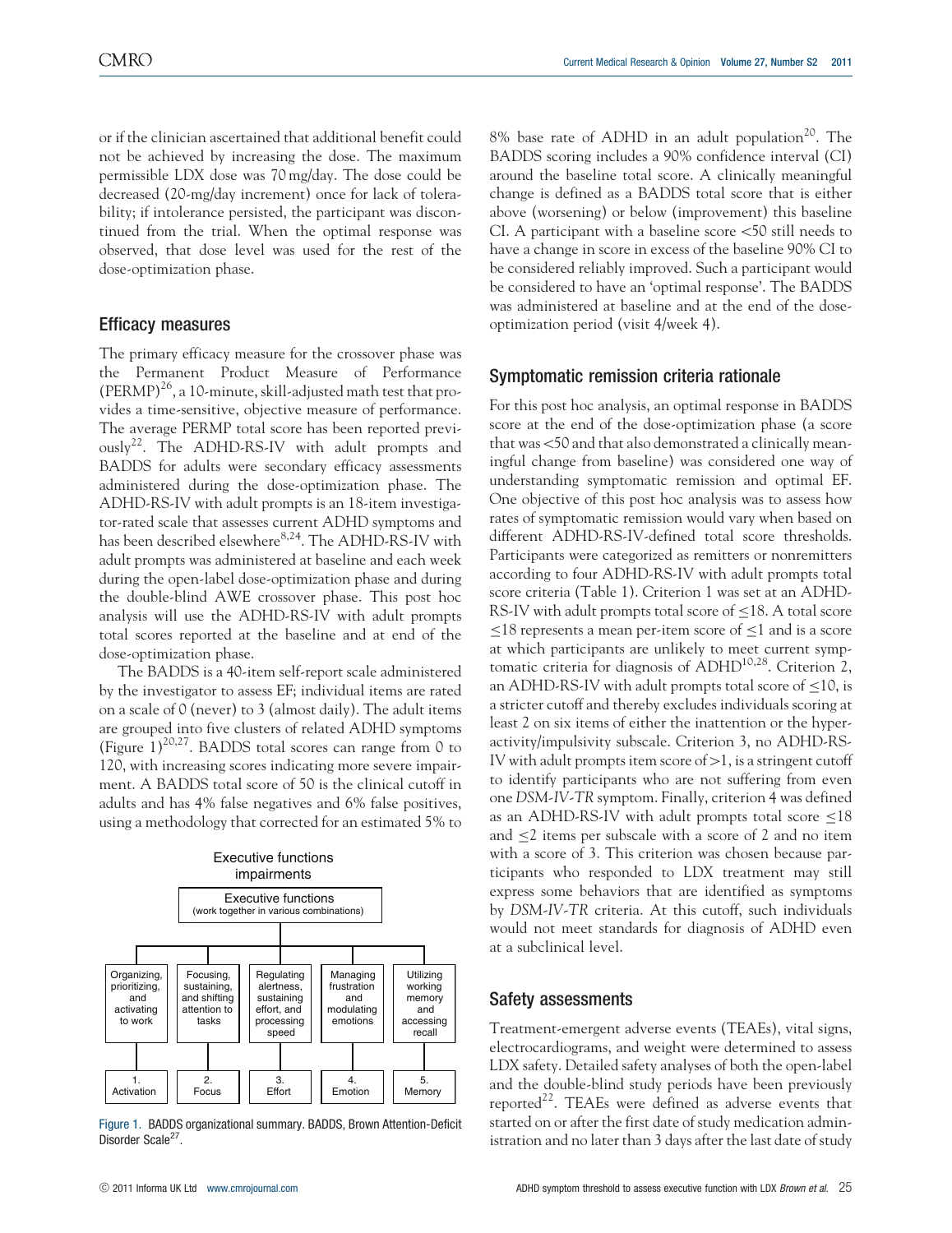#### Table 1. Symptom profile characteristics for remission criteria.

|                                          | Criterion 1<br><b>Total score</b><br>$<$ 18 | Criterion 2<br><b>Total score</b><br>$<$ 10 | Criterion 3<br>No item<br>⊳1 | Criterion 4*<br><b>Total score</b><br>$<$ 18; no item<br>$>2$ : $<$ 4 items<br>(2 per subscale) $=2$ |
|------------------------------------------|---------------------------------------------|---------------------------------------------|------------------------------|------------------------------------------------------------------------------------------------------|
| Maximum total score                      | $<$ 18                                      | $\leq 10$                                   | $<$ 18                       | $<$ 18                                                                                               |
| Maximum number of items with scores $>2$ | $<$ 9                                       | $<$ 5                                       |                              | $<$ 2 per subscale                                                                                   |

\*Participants with a score of 3 on any ADHD-RS-IV with adult prompts item were considered to not meet criterion 4 for normalization.

Table 2. Statistical parameters assessment in ROC analysis.

|                                 | ADHD-RS-IV remission<br>criteria status | <b>BADDS</b> optimal response<br>criteria status |
|---------------------------------|-----------------------------------------|--------------------------------------------------|
| True positive (TP)              | $^+$                                    | $^+$                                             |
| False positive (FP)             |                                         | $^+$                                             |
| True negative (TN)              |                                         |                                                  |
| False negative (FN)             | $^+$                                    |                                                  |
| Sensitivity                     | $TP/(TP + FN)$                          |                                                  |
| Specificity                     | $TN/(TN + FP)$                          |                                                  |
|                                 | $TP$ rate $=$ sensitivity               |                                                  |
|                                 | $FP$ rate $=$ 1-specificity             |                                                  |
| Positive predictive value (PPV) | $TP/(TP + FP)$                          |                                                  |
| Negative predictive value (NPV) | $TN/(TN + FN)$                          |                                                  |

ADHD-RS-IV, Attention-Deficit/Hyperactivity Disorder Rating Scale IV; BADDS, Brown Attention-Deficit Disorder Scale; ROC, receiver operating characteristic.

medication administration. They were classified using the Medical Dictionary for Regulatory Activities (MedDRA; Version 10.0) and analyzed according to the LDX dose assigned at the time of TEAE onset.

#### Statistical analysis

A priori and post hoc analyses of ADHD-RS-IV with adult prompts and BADDS outcomes were based on data derived from the enrolled efficacy population (all participants who took  $\geq 1$  dose during the dose-optimization phase and had  $\geq$ 1 postbaseline efficacy assessment). TEAE frequency and severity were described for the safety population (all participants who entered the dose-optimization phase and took  $\geq 1$  dose of open-label study drug).

Change from baseline in ADHD-RS-IV with adult prompts total and subscale and BADDS scores were analyzed using paired t tests. A generalized linear effects analysis of variance, using week 4 total scores on the ADHD-RS-IV with adult prompts scale and BADDS, was conducted to determine the proportion of change in BADDS score improvement (dependent variable) that is attributable to the change in ADHD-RS-IV with adult prompts scores.

The threshold for normalization on the BADDS was set at a total score  $<$ 50, as recommended by Brown to monitor

treatment progress<sup>29</sup>. Participants with week  $4$  scores below the baseline 90% CI and total score <50 were classified as exhibiting an optimal response. To assess the sensitivity and specificity of each ADHD-RS-IV with adult prompts remission criterion, a ROC analysis was performed. For each ADHD-RS-IV with adult prompts criterion described above, participants with or without optimal response as assessed by BADDS were identified, and, as illustrated in Table 2, the following were summarized post hoc: true positives (participants who met the BADDS reliable change and <50 total score thresholds and who met the ADHD-RS-IV with adult prompts remission criterion), false positives (participants who met the BADDS thresholds but who failed to meet the ADHD-RS-IV criterion), true negatives (participants who failed to meet the BADDS thresholds and who failed to meet the ADHD-RS-IV with adult prompts criterion), and false negatives (participants who failed to meet the BADDS thresholds but who met the ADHD-RS-IV with adult prompts criterion). Sensitivity, specificity, positive predictive value (PPV), and negative predictive value (NPV) were also assessed (Table 2). Using these values, a graphic representation was created with the true-positive rate (sensitivity) on the y-axis as a function of the false-positive rate  $(1 -$  specificity) on the x-axis (Figure 2). For this, each point represents a sensitivity/specificity pair corresponding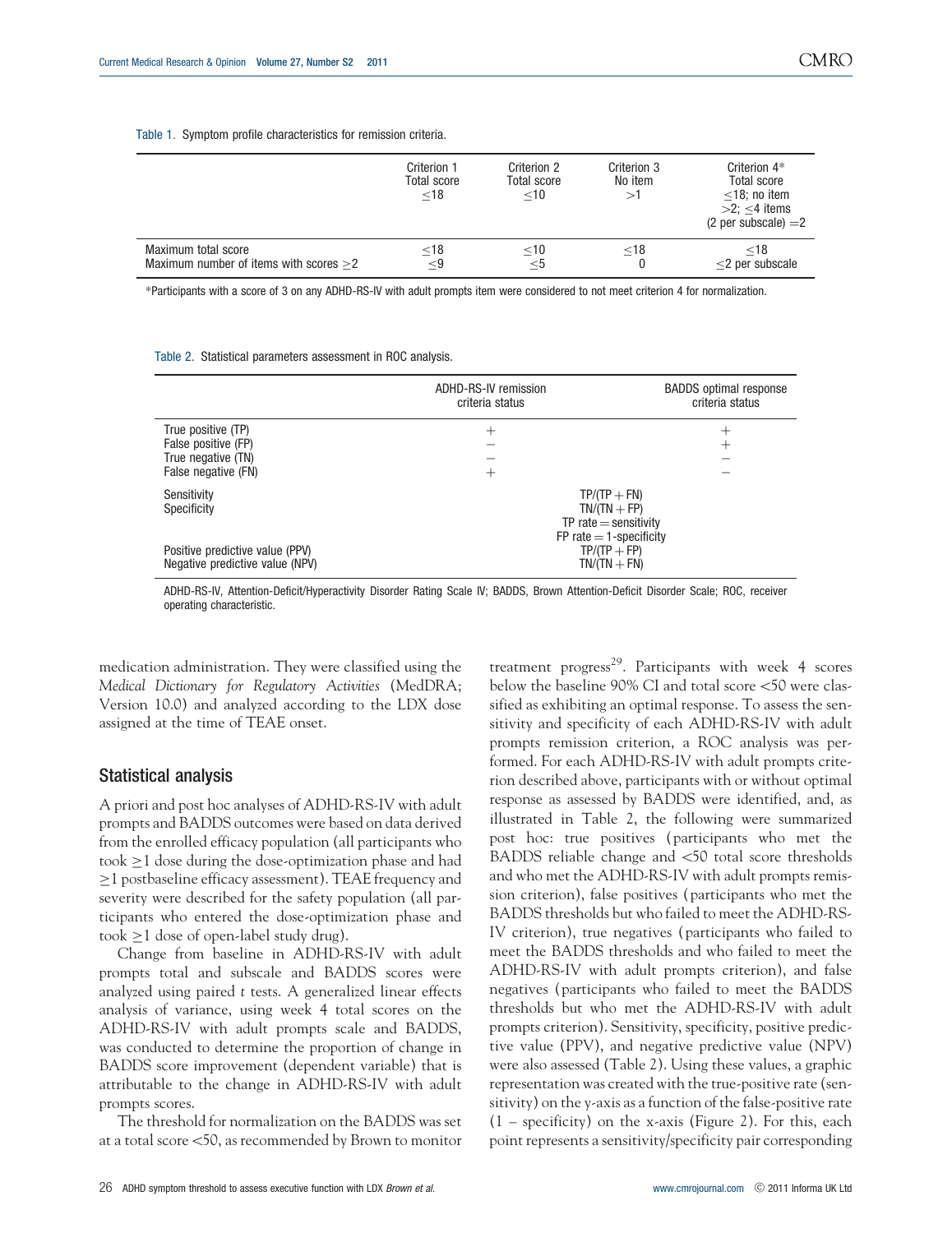

Categorized ADHD-RS-IV total score: Criterion 1 Criterion 2 Criterion 3 Criterion 4

Figure 2. ROC graph of categorized ADHD-RS-IV with adult prompts total scores vs BADDS total scores (enrolled efficacy population). ADHD-RS-IV, Attention-Deficit/Hyperactivity Disorder Rating Scale IV; BADDS, Brown Attention-Deficit Disorder Scale; ROC, receiver operating characteristics.

to a defined therapeutic response threshold; the closer the ROC plot is to the upper left corner, the higher the overall accuracy of the discriminatory thresholds is. The area under the ROC curve (AUC) was also determined. AUC measures how quickly the ROC curve rises to the upper left corner of the graph: the larger the AUC value is, the more accurate the diagnostic threshold is. An AUC value of 1.0 indicates an ideal test (i.e., it achieves both 100% in sensitivity [no false negatives] and specificity [no false positives]). The closer the AUC is to 0.5, the less it is able to discriminate between true positives and false positives or detect a relationship between the conditions tested)<sup>23</sup>.

## **Results**

#### Participant demographics

Demographic and baseline characteristics of the safety population ( $N = 142$ ) have been reported previously<sup>22</sup>. Briefly, participants had a mean (SD) age of 30.5 (10.70) years and a mean (SD) weight of 178.1 (37.14) lb, and a majority were men (88/142; 62.0%), were white (127/142; 89.4%), and were between the ages of 18 and 40 years (109/142; 76.8%). More than half the study population (81/142; 57.0%) had prior treatment with ADHD medications and approximately half the study population

(73/142; 51.4%) had prior exposure to psychostimulants with the most common prior medications being mixed amphetamine salts (MAS; 45/142; 31.7%) and methylphenidate hydrochloride (40/142; 28.2%). During the dose-optimization phase, 93 (65.5%) participants received concomitant medications; the most commonly taken medications  $(5\%)$  were ibuprofen  $(37/142; 26.1\%)$ , paracetamol (18/142; 12.7%), loratadine (10/142; 7.0%), and a multivitamin (9/142; 6.3%). The majority of participants had the combined ADHD subtype (98/142; 69.0%), followed by the inattentive ADHD subtype (39/142; 27.5%). At the end of the dose-optimization phase, most participants' optimized dose of LDX was 50 mg/day ( $n = 70$ ) or 70 mg/day ( $n = 44$ ); fewer participants received an optimized dose of 30 mg/day ( $n = 28$ ).

## LDX efficacy

The mean (SD) ADHD-RS-IV with adult prompts total score (all LDX doses combined) decreased from 37.0 (5.61) at baseline to 15.5 (5.87) at dose-optimization endpoint  $(P<0.0001)$ . Mean (SD) percentage change in total score from baseline for all LDX doses is illustrated in Figure 3. Significant mean (SD) improvements  $(P<0.0001)$  in ADHD-RS-IV mean scores were seen at all postbaseline time points (weeks 1–4) in the dose-optimization phase  $(-12.3 \ [8.32], -16.8 \ [7.83], -20.6 \ [7.07], \text{ and } -21.6$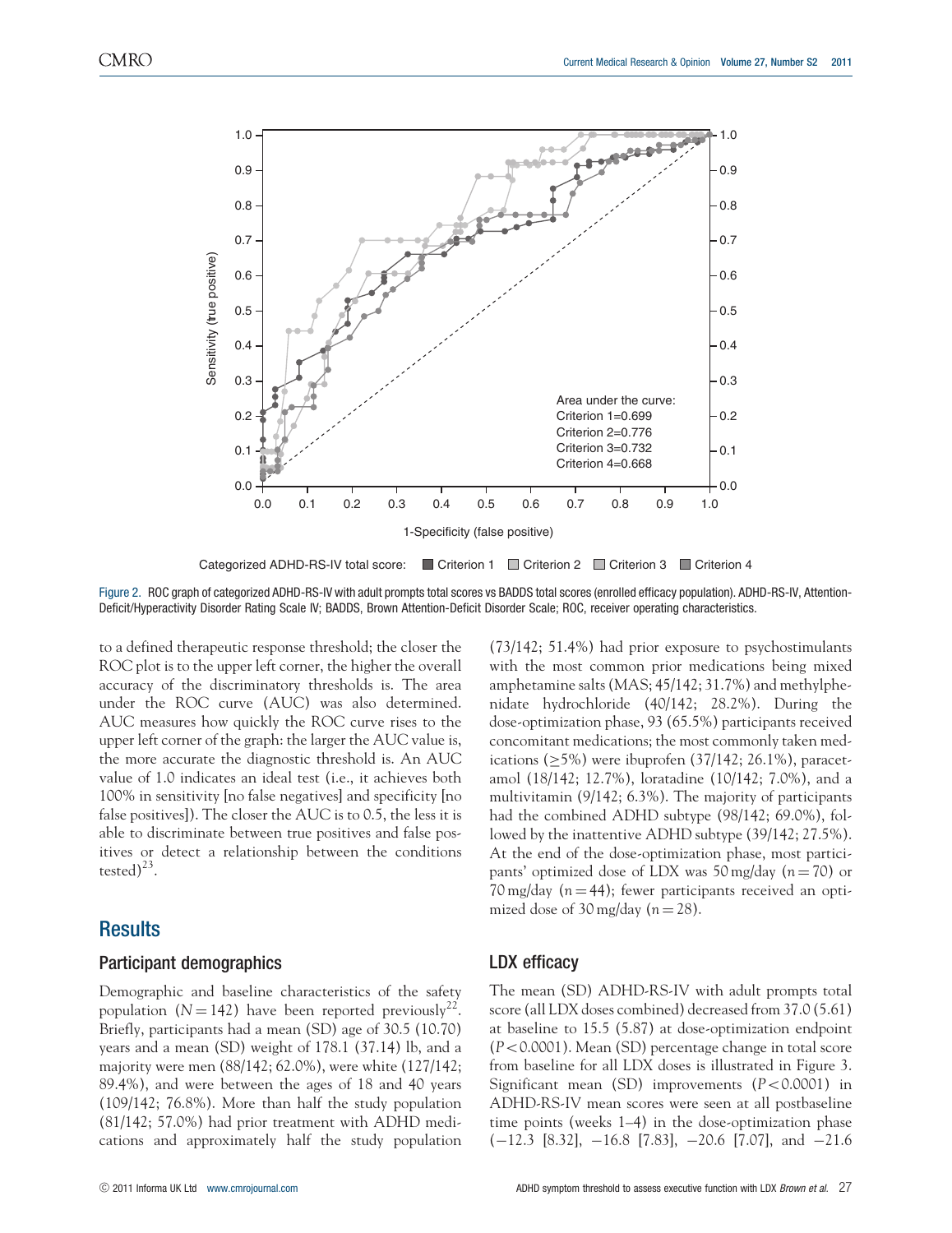

Figure 3. Mean (SD) percentage change from baseline at endpoint in ADHD-RS-IV with adult prompts total scores and BADDS total scores in the LDX openlabel dose-optimization phase. Dose-optimization endpoint is last valid assessment through week 4. ADHD-RS-IV, Attention-Deficit/Hyperactivity Disorder Rating Scale IV; BADDS, Brown Attention-Deficit Disorder Scale; LDX, lisdexamfetamine dimesylate.

Table 3. Linear analysis of variance model for change in BADDS total score from baseline to dose-optimization endpoint by change in ADHD-RS-IV with adult prompts total score.

| <b>Model Information</b>                                          | Estimate        | t Statistic     | $P$ Value*           |
|-------------------------------------------------------------------|-----------------|-----------------|----------------------|
| Intercept<br>Change from baseline<br>in ADHD-RS-IV<br>total score | $-2.09$<br>1.41 | $-0.31$<br>5.01 | 0.7544<br>$<$ 0.0001 |
| ‡†2,                                                              | 0.20            |                 |                      |

ADHD-RS-IV, Attention-Deficit/Hyperactivity Disorder Rating Scale IV; BADDS, Brown Attention-Deficit Disorder Scale.

\*P values are for coefficient of linear analysis of variance model with change from baseline to dose-optimization endpoint in ADHD-RS-IV total score as covariate.

<sup>†</sup>Proportion of change from baseline to dose-optimization endpoint in BADDS total score that is explained by the change in ADHD-RS-IV total score.

 $*$  For this specific model, switching the position of ADHD-RS-IV and BADDS scores resulted in the same  $r^2$  value.

[7.40], respectively). Similar changes in subscale scores were seen (all  $P < 0.0001$ ; data not shown).

The mean (SD) BADDS total score (all LDX doses combined) decreased from 74.3 (17.05) at baseline to 40.9 (17.12) at dose-optimization week 4 ( $P < 0.0001$ ). Mean (SD) percentage change in BADDS total score from baseline for all LDX doses is illustrated in Figure 3. Optimal response, based on the BADDS, was seen in 85 of 127 (66.9%) participants with valid BADDS scores at week 4.

#### Post hoc linear analysis of variance model

There is a linear relationship between ADHD-RS-IV with adult prompts and BADDS total scores as the coefficient of estimate is significantly different from zero for change in ADHD-RS-IV with adult prompts score  $(P<0.0001)$  (Table 3). As shown in Figure 4, a small proportion of the variance in change in BADDS total scores (0.20; i.e., 20%) could be attributed to change in ADHD-RS-IV with adult prompts total scores. Likewise, a small proportion of the variance in change in ADHD-RS-IV with adult prompts total scores (0.20; i.e., 20%) could be attributed to change in BADDS total scores (Table 3). Consequently, the remainder of variance in change (80%) was unique to each scale (Figure 4).

#### Post hoc ROC analysis

Tables 4 and 5 summarize true-positive, false-positive, true-negative, and false-negative rates and sensitivity/ specificity and PPV/NPV analysis outcomes, respectively, with Table 4 showing, for each ADHD remission criterion, the proportion of participants in each of four categories of true-positive, false-positive, false-negative, and true-negative and Table 5 showing calculation of sensitivity, specificity, and PPV/NPV analysis. Sensitivity was



Figure 4. Schematic representation of the overlap between ADHD-RS-IV with adult prompts and BADDS scores variation. ADHD-RS-IV, Attention-Deficit/Hyperactivity Disorder Rating Scale IV; BADDS, Brown Attention-Deficit Disorder Scale; DSM-IV-TR, Diagnostic and Statistical Manual of Mental Disorders (Fourth Edition, Text Revision).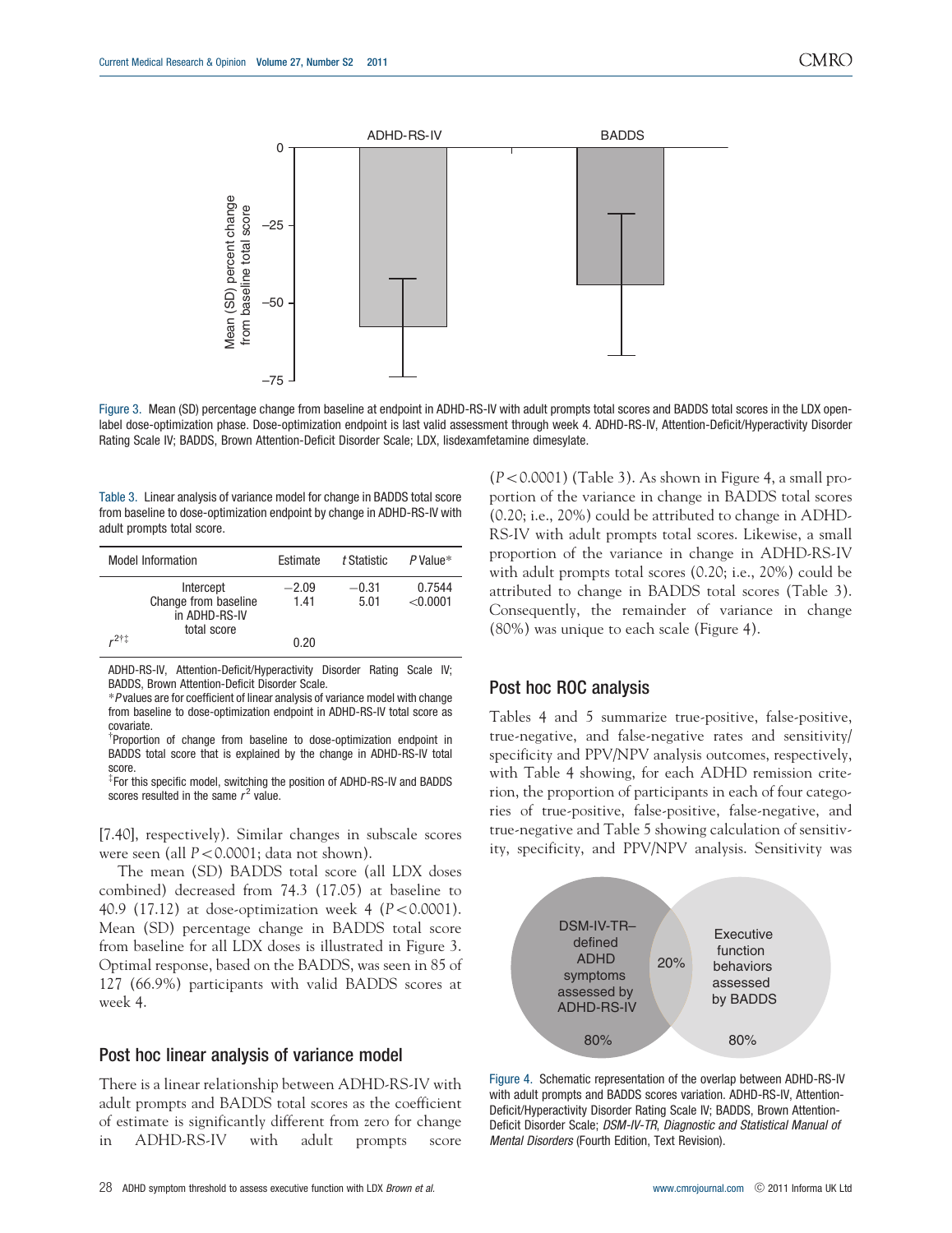Table 4. True and false positives/negatives observed with tested ADHD-RS-IV with adult prompts criteria for normalization (enrolled efficacy population)\*.

|              |                                          |          | <b>ADHD-RS-IV With Adult Prompts</b>                                   |     |                             |     |                                                                                                        |          |           |
|--------------|------------------------------------------|----------|------------------------------------------------------------------------|-----|-----------------------------|-----|--------------------------------------------------------------------------------------------------------|----------|-----------|
|              |                                          |          | Criterion 1<br>Criterion 2<br>Total score $<$ 18<br>Total score $<$ 10 |     | Criterion 3<br>No item $>1$ |     | Criterion $4^{\dagger}$<br>Total score $<$ 18;<br>no item $>2$ ; $<$ 4 items<br>$(2$ per subscale) = 2 |          |           |
|              |                                          | Yes      | No                                                                     | Yes | No                          | Yes | <b>No</b>                                                                                              | Yes      | <b>No</b> |
| <b>BADDS</b> | Optimal (TP, FP)<br>Not optimal (FN, TN) | 65<br>25 | 20<br>17                                                               | 22  | 63<br>41                    | 23  | 62<br>40                                                                                               | 49<br>16 | 36<br>26  |

ADHD-RS-IV, Attention-Deficit/Hyperactivity Disorder Rating Scale IV; BADDS, Brown Attention-Deficit Disorder Scale; FN, false negative (participants failed to meet the BADDS <50 threshold but met the ADHD-RS-IV remission criterion); FP, false positive (participants met the BADDS <50 threshold but failed to meet the ADHD-RS-IV remission criterion); TN, true negative (participants failed to meet the BADDS <50 threshold and failed to meet the ADHD-RS-IV remission criterion); TP, true positive (participants met the BADDS <50 threshold and met the ADHD-RS-IV remission criterion). The term *optimal* denotes BADDS total scores <50 that also demonstrated a clinically meaningful change from baseline; not optimal denotes all other BADDS scores.

\*Data reflect comparison to criteria for optimal BADDS response (BADDS total score <50).

<sup>†</sup>Participants with a score of 3 on any ADHD-RS-IV with adult prompts item were considered to not meet criterion 4 for normalization.

Table 5. Sensitivity, specificity, and positive/negative predictive values of tested ADHD-RS-IV with adult prompts criteria for normalization (enrolled efficacy population)\*.

|                                                        |                                                          | ADHD-RS-IV With Adult Prompts <sup>†</sup>                |                                                           |                                                                                                            |  |  |  |
|--------------------------------------------------------|----------------------------------------------------------|-----------------------------------------------------------|-----------------------------------------------------------|------------------------------------------------------------------------------------------------------------|--|--|--|
|                                                        | Criterion 1<br>Total score $<$ 18                        | Criterion 2<br>Total score $<$ 10                         | Criterion 3<br>No item $>1$                               | Criterion $4^{\frac{1}{4}}$<br>Total score $<$ 18;<br>no item $>2$ ; $<$ 4 items<br>$(2$ per subscale) = 2 |  |  |  |
| Sensitivity<br>Specificity<br><b>PPV</b><br><b>NPV</b> | 0.72(65/90)<br>0.46(17/37)<br>0.76(65/85)<br>0.40(17/42) | 0.96(22/23)<br>0.39(41/104)<br>0.26(22/85)<br>0.98(41/42) | 0.92(23/25)<br>0.39(40/102)<br>0.27(23/85)<br>0.95(40/42) | 0.75(49/65)<br>0.42(26/62)<br>0.58(49/85)<br>0.62(26/42)                                                   |  |  |  |

ADHD-RS-IV, Attention-Deficit/Hyperactivity Disorder Rating Scale IV; BADDS, Brown Attention-Deficit Disorder Scale; FN, false negative (participants failed to meet the BADDS <50 threshold but met the ADHD-RS-IV remission criterion); FP, false positive (participants met the BADDS <50 threshold but failed to meet the ADHD-RS-IV remission criterion); NPV, negative predictive value; PPV, positive predictive value; TN, true negative (participants failed to meet the BADDS <50 threshold and failed to meet the ADHD-RS-IV remission criterion); TP, true positive (participants met the BADDS  $<$ 50 threshold and met the ADHD-RS-IV remission criterion).

\*Specificity = TN/(TN + FP); false-positive rate =  $1$  - specificity; sensitivity = TP/(TP + FN); true-positive rate = sensitivity; PPV = TP/(TP + FP);  $NPV = TN/(FN + TN)$ 

<sup>†</sup>Data reflect comparison to criteria for optimal BADDS response (BADDS total score <50) and the TP, FP, TN, FN rates.

z Participants with a score of 3 on any ADHD-RS-IV with adult prompts item were considered to not meet criterion 4 for normalization.

greatest for criteria 2 and 3; these criteria yielded the group of participants with the lowest proportion of false negatives (i.e., fewest participants who met the ADHD remission criterion but failed to meet the BADDS standard for optimal response) (Tables 4 and 5). Specificity was greatest for criterion 1, although no criterion had adequate specificity; criterion 1 contained the lowest proportion of false positives (i.e., participants who failed to meet the ADHD-RS-IV with adult prompts remission criterion but who met the BADDS standard for optimal response) (Tables 4 and 5). As summarized in Table 5, criteria 2 and 3 were associated with the highest NPV but the lowest PPV. Figure 2 illustrates the ROC sensitivity/specificity plots for each of the four remission criteria. AUCs corresponding to the ROCs for remission criteria 1, 2, 3, and 4 were 0.699, 0.776, 0.732, and 0.668, respectively.

## **TEAEs**

During the 4-week open-label LDX dose-optimization phase, TEAEs, reported for all LDX doses combined, occurred in 113 (79.6%) participants. TEAEs reported by  $\geq$ 5% of participants were decreased appetite (36.6%), dry mouth (30.3%), headache (19.7%), insomnia (18.3%), upper respiratory tract infection (9.9%), irritability (8.5%), nausea (7.7%), anxiety (5.6%), and feeling jittery (5.6%). TEAEs that were mild in intensity were reported by 43.0% of participants (61/142); moderate TEAEs were reported by 33.8% of participants (48/142). A total of four participants had severe TEAEs while receiving LDX in the dose-optimization phase that did not affect dosing or treatment; these occurred in only one participant each and included bronchitis, headache, insomnia,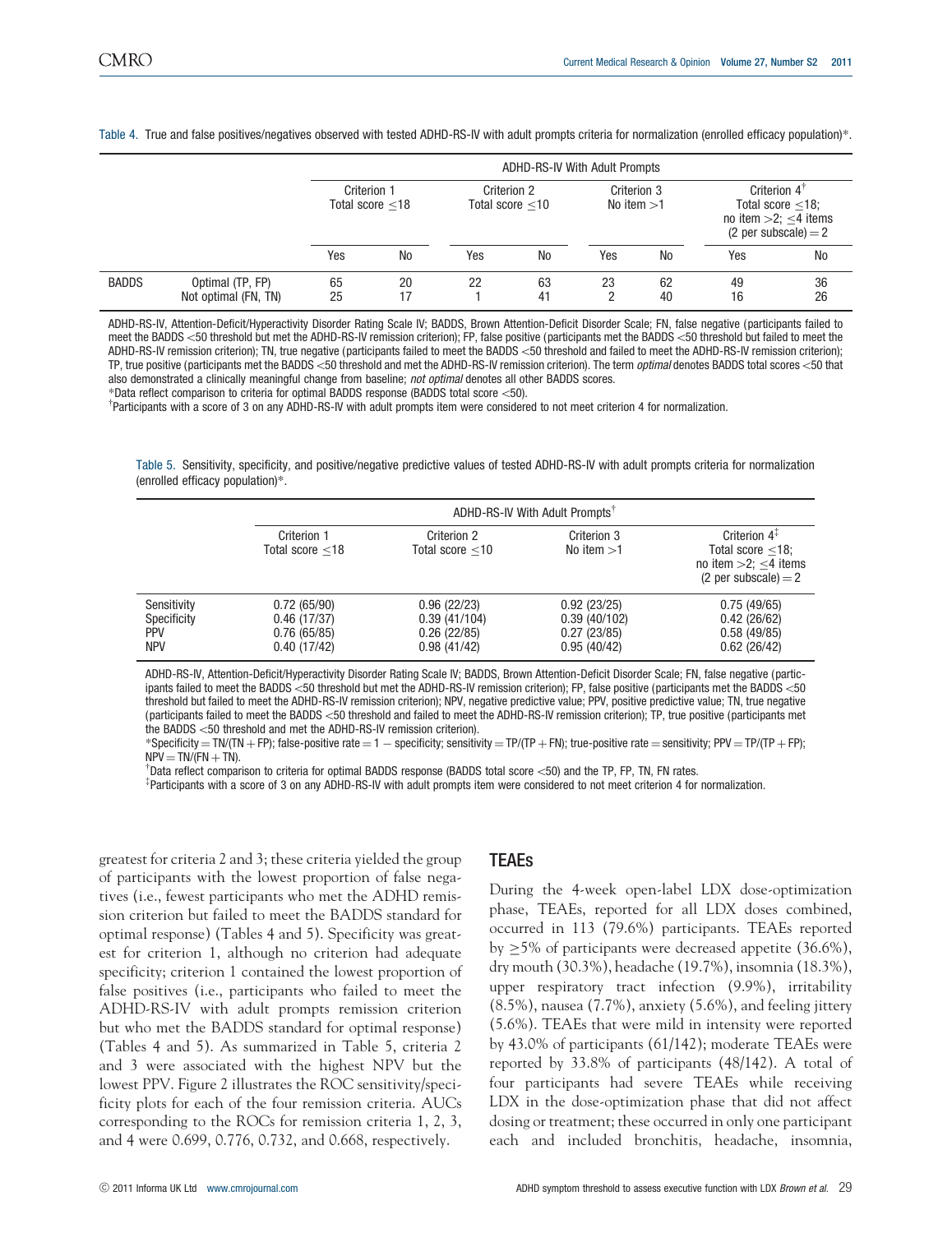and initial insomnia. No serious AEs or deaths were reported.

## **Discussion**

LDX treatment was associated with significant improvements in ADHD symptom severity and EF-related behaviors, based on ADHD-RS-IV with adult prompts  $(P<0.0001)$  and BADDS total scores  $(P<0.0001)$ , respectively. Linear analysis of variance modeling showed that a relatively small but significant proportion (20%) of the improvement in BADDS total scores (EF behaviors) is attributable to improvement in ADHD-RS-IV with adult prompts scores (ADHD symptom severity). Symptomatic remission criteria 2 and 3 were associated with satisfactorily high levels of sensitivity; participants reaching either of these thresholds were likely to also meet criteria for EF normalization based on the BADDS. Criteria 1 and 4 showed lower sensitivity and NPV, but relatively greater specificity (participants not meeting these criteria were also likely to not achieve EF normalization based on BADDS). Even though differences in sensitivity and specificity were observed, ROC analysis yielded AUCs for the criteria that were all generally similar and favorable in terms of ability to relate improvement in EF by BADDS to improvement in symptoms by ADHD-RS-IV.

The current results are consistent with data from a large, randomized, double-blind, placebo-controlled 4-week trial in adults and a 1-year open-label extension study that showed improvement in ADHD-RS-IV with adult prompts scores with  $LDX^{30,31}$ . As in the current trial, studies of other long-acting stimulants (e.g., osmotic-release oral system methylphenidate [OROS\*MPH], d-MPH extended release, and MAS) conducted in adults have also shown improved ADHD symptoms throughout active treatment<sup>32-37</sup>. Such results provide substantial support for the clinical use of psychostimulants as first-line agents for the management of DSM-defined ADHD symptoms in adult patients.

By contrast, there is a relative paucity of information from controlled clinical trials regarding the impact of psychostimulants on EF-related behaviors and functioning in patients with ADHD. This may, in part, reflect the current lack of consensus regarding the role of EF in ADHD symptoms, whether all patients with ADHD exhibit EF deficits, and how to properly measure EF in clinical trial settings. Some investigators argue that beyond the core symptoms of ADHD as defined in the DSM-IV-TR, EF impairment such as poor emotional regulation, motivational dysfunction, and impaired task planning<sup>13,27</sup> may be integral to

EF impairment, as measured using traditional neuropsychological tests<sup>14</sup>, however, has been found to occur in approximately 30% to 50% of children and adults with ADHD, particularly on tasks that assess response inhibition and set shifting<sup>14,18,19,38–41</sup>. Nevertheless, the clinical utility and accuracy of such tasks for identifying patients with EF-related functional impairments appear rather limited $15-17$ . Further, it has been argued that because each such task has been carefully designed to assess only a single aspect of EF, task performance does not yield information about daily functioning in complex real-world situations, which demand integrative executive processing<sup>15</sup>. By contrast, clinic-based assessments designed to assess EF behaviors appear to more readily detect real-world impairments<sup>15–17,20</sup>. When applied in patients with ADHD, such instruments have detected significant dysfunction. Barkley and Murphy<sup>15</sup> found that 89%–94% of adults with ADHD fell within the clinically impaired range on the Deficits in EF Scale. Similarly, in the current trial, adults with ADHD exhibited significant EF-related behavioral impairments at baseline, marked by a mean BADDS total score that was well above the cutoff score of  $<$ 50, which is indicative of 'optimal' EF-related behavior and is consistent with an assessment of lack of impairment.

A limited number of studies have examined the impact of pharmacotherapy on EF. Fallu et  $al.^{42}$  described significant improvement in EF, based on neuropsychological measures (e.g., Stroop Color–Word, working memory tasks, interference/response inhibition), among adults with ADHD given open-label OROS-MPH. Similarly, Biederman et  $al^{43}$  found that, in adolescents and young adults with ADHD, those who took their prescribed stimulant medication performed significantly better on measures of sustained attention ( $P = 0.04$ ) and verbal learning  $(P = 0.03)$  than did participants with ADHD not taking their medication; both ADHD groups, however, performed significantly more poorly than did normal controls (all  $P \leq 0.003$ ). In a previously published analysis of the current study<sup>44</sup>, there was clinically meaningful improvement in EF-related behaviors based on BADDS total scores after 4 weeks of open-label LDX; most participants were in one of the two highest categorical improvement ranges, 'optimal' or 'very favorable', relative to pretreatment as defined by Brown<sup>20</sup>. This is in agreement with a 7-week placebocontrolled study of adults with ADHD treated with doseoptimized triple-bead MAS that showed significant improvement vs placebo in EF behaviors, as measured by BADDS ( $P < 0.0001$ ), and in ADHD symptoms using the ADHD-RS-IV with adult prompts  $(P<0.0001$  for total scores;  $P < 0.01$  for inattention and hyperactivity– impulsivity subscale scores)<sup>45</sup>. A controlled trial with the nonstimulant atomoxetine in adult participants with \*OROS is a registered trademark of the ALZA Corporation. ADHD that employed BADDS also showed significant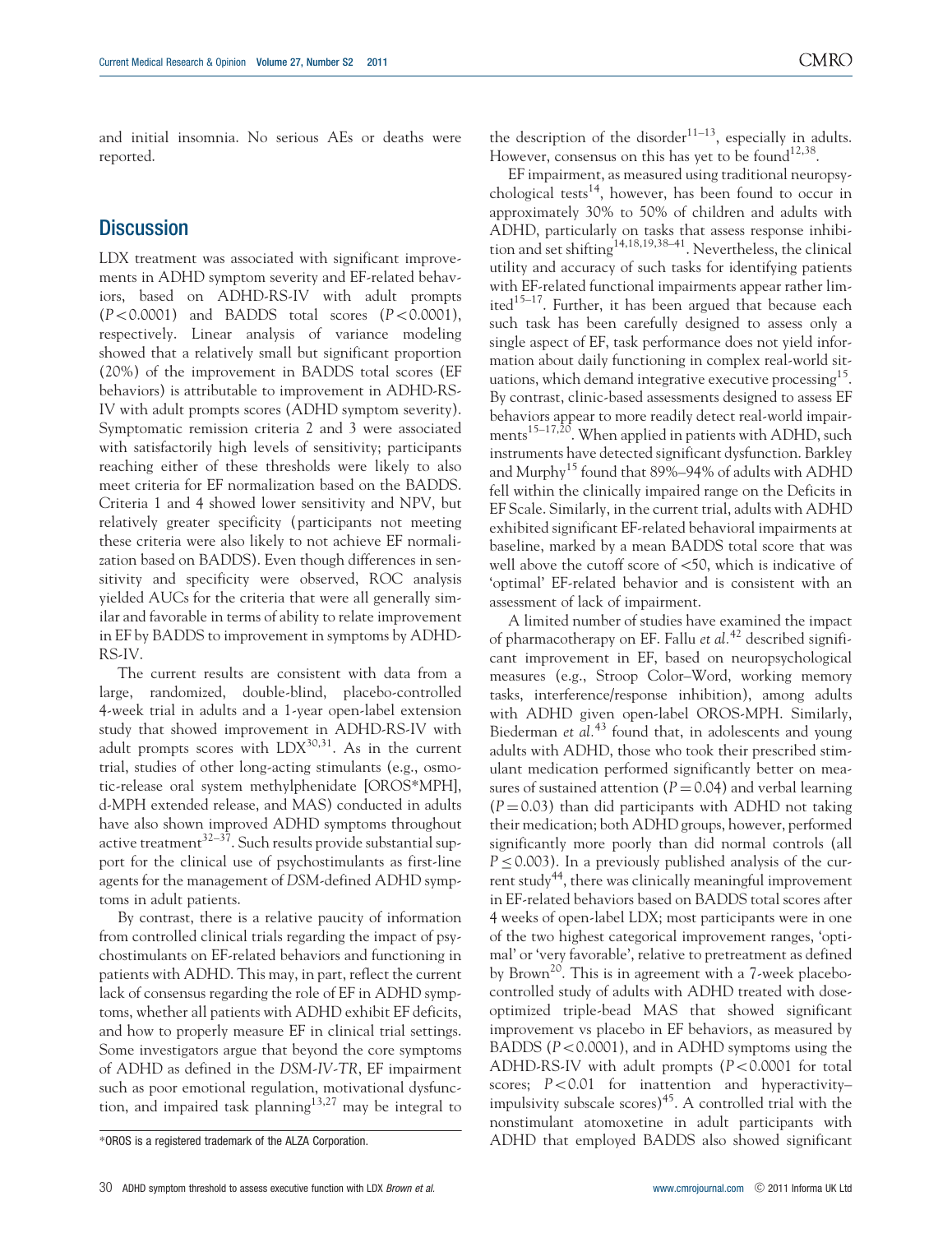improvement in BADDS cluster scores vs placebo  $(P \le 0.008$  for all clusters)<sup>46</sup>. In summary, the available literature suggests that EF impairments are present in adults with ADHD and improvements in EF behaviors during pharmacotherapy may be robust; such improvements are detectable based on both neuropsychological task performance and clinician-administered questionnaires such as the BADDS. To more rigorously characterize EF benefits of pharmacotherapy, additional randomized, placebo-controlled trials that describe EF-related functioning are needed; these should be conducted in broader pediatric and adult patient populations and with a variety of treatment regimens.

Given the currently observed improvements in both ADHD-RS-IV and BADDS scores with LDX therapy, it was of interest to determine to what degree these two scales may assess similar domains of impairment (i.e., overlap). The finding here that 20% of the improvement in BADDS total scores was accounted for by improvements in ADHD-RS-IV with adult prompts total scores and vice versa indicates that, indeed, there is some modest degree of overlap between the ADHD-RS-IV scale measuring ADHD symptom expression and severity and the BADDS measuring expression of EF-related functional impairment. This overlap may be partially attributable to the measures of inattention, but not hyperactivity, in the BADDS assessment. However, the finding that the remaining majority (80%) of score variation is unique to each scale indicates that the ADHD-RS-IV and BADDS assess largely distinct domains of ADHD impairments. Moreover, EF-related functional impairments and improvements with treatment are not well captured by the ADHD-RS-IV. The additional use of the BADDS can also provide clinically important and more detailed information than can the ADHD-RS-IV. BADDS clusters, activation, focus, effort, emotion, and memory, are interrelated with items that follow with each other (e.g., the effort cluster includes regulating alertness, sustaining effort, and processing speed); by examining cluster scores, clinicians can have a sense of how patients are doing in specific domains. The clinical use of these two scales in concert thus provides a broader picture of patient symptoms and functioning than can either scale used alone.

The current findings also support the growing consensus that current DSM-IV-TR symptom criteria do not adequately account for the range of ADHD impairments that include executive dysfunction marked by emotional volatility, poor time management, memory disturbance, and poor regulation of motivation and goal-directed behavior<sup>3,5,13</sup>. Using current symptom definitions, clinicians may fail to recognize that patients' behaviors may be attributable to ADHD, thereby excluding from treatment those adult patients with ADHD who experience these EF-related symptoms and functional impairments. Likewise, among those adults with ADHD who receive

treatment, outcome assessment by DSM-IV-TR-defined symptoms based on rating scales such as the ADHD-RS-IV alone may not fully characterize clinically meaningful improvements in EF-related behaviors and fail to allow for normalized functioning.

Clearly defined, rating scale-based ADHD remission criteria would be highly useful to clinicians and researchers alike, allowing clear-cut differentiation of patients with 'normalized' behavior vs those with suboptimal therapeutic response. There is currently no consensus among experts with regard to criteria for clinical response or remission in ADHD. In children, researchers have applied an ADHD-RS-IV total score of  $\leq$ 18 as the criterion for symptomatic remission<sup>10,47</sup>. No criteria have been examined in adults. Using ROC analysis, four different ADHD-RS-IV-based symptomatic remission criteria yielded relatively similar AUC values, indicating similar levels of sensitivity and specificity. Participants who met symptomatic remission criterion 2 or 3 were very likely to also meet the criterion for optimal EF. The other remission definitions captured more participants with nonoptimal EF functioning, based on the BADDS; even though ADHD-RS-IV scores were relatively low (ADHD-RS-IV total score  $\leq$ 18), these participants likely continued to show a small number of significant ADHD symptoms and impaired EF-related behaviors. Future research should continue to elucidate rating scale-based thresholds for normalization of ADHD symptoms. Such cutoffs may differ according to the intended goal (e.g., screening, diagnosis, and evaluation of treatment response) and may serve as useful guides for making crucial diagnostic and treatment decisions.

#### Limitations

The current analysis was based on the open-label study phase of a controlled trial in a relatively small sample of adults with ADHD, so conclusions regarding the impact of treatment on ADHD symptoms and EF-related daily functioning must be made with caution. Participants were selected based on narrowly defined inclusion/exclusion criteria, which may have resulted in a sample not representative of clinical practice. Only those individuals with moderate to severe ADHD symptoms were included; this may not reflect an ADHD population with less severe symptoms who may experience less robust improvements from baseline. Moreover, participants with comorbid medical or psychiatric diagnoses were excluded; this likely does not reflect the majority of adult patients with ADHD. Participants were mainly white and between ages 18 and 40 years; the current findings may not be representative of patients in other demographic groups. ROC analysis does not address aspects of time to event and right censoring, and may, therefore, produce results that differ from those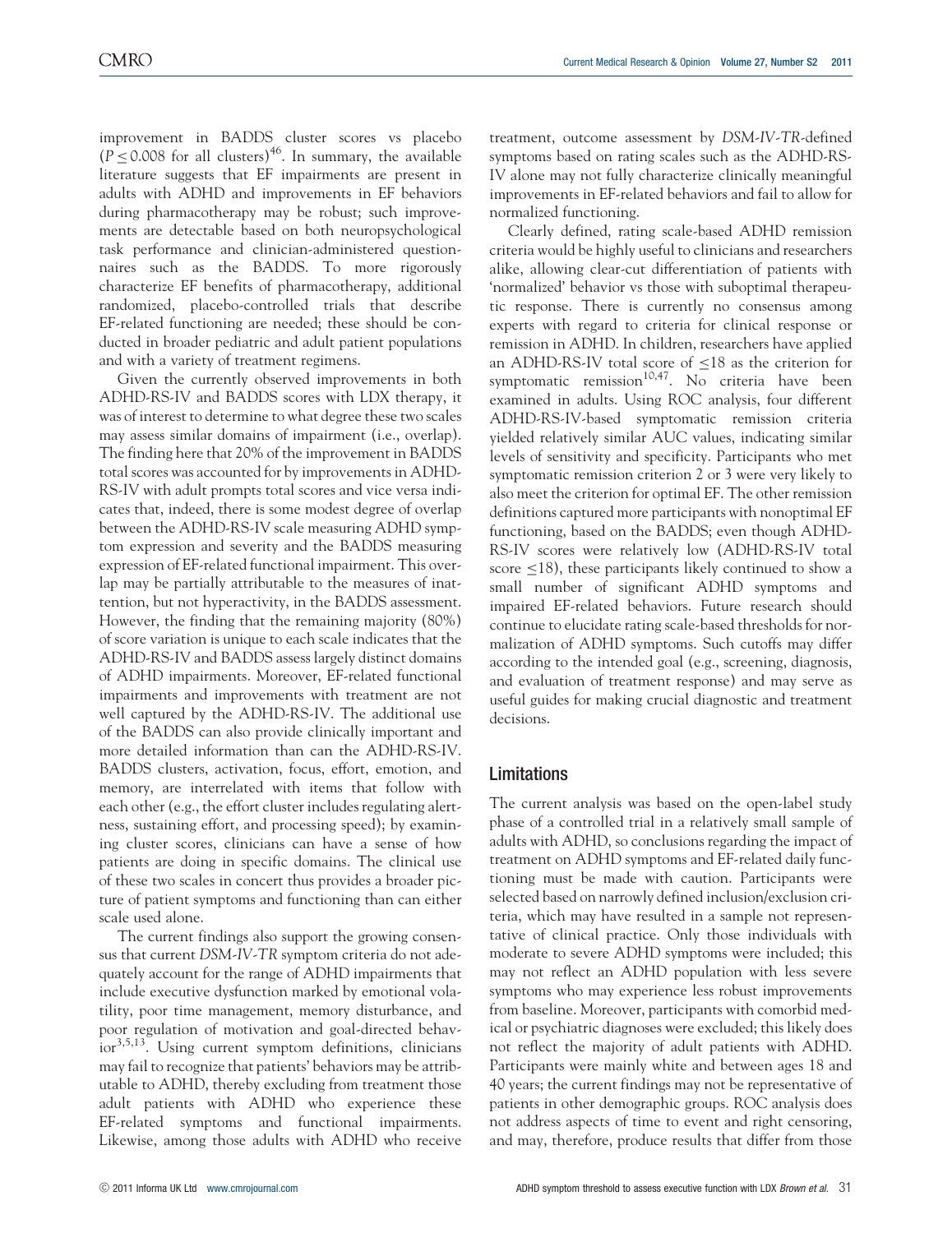provided by survival analyses such as Kaplan–Meier or Cox regression analyses.

## **Conclusions**

After 4 weeks of open-label, dose-optimized LDX treatment, adult participants with ADHD showed significant improvement in both DSM-IV-TR-defined ADHD symptoms and EF behaviors compared with pretreatment baseline. Although there is a small degree of overlap in assessments between the two scales, these instruments measure, for the most part, distinct domains of ADHD-related impairment, namely EF behaviors and DSM-defined ADHD symptoms. ROC analysis showed that ADHD-RS-IV-defined remission, as total score  $\leq$ 10 or as  $\leq$ 1 on each item, identified participants with normalized EF behaviors based on the BADDS. Our findings support the notion that comprehensive management of adults with ADHD would be better served by employing such complementary tools, both of which can be readily conducted in a clinical setting. A clinician- or patientadministered ADHD symptom scale can be supplemented with a brief, uncomplicated, readily administered measure of EF impairments for a more complete understanding of patient response to therapy.

## **Transparency**

#### Declaration of funding

Clinical research was funded by the sponsor, Shire Development Inc.

#### Declaration of financial/other relationships

T.E.B. is a consultant for Abbott, Eli Lilly, Novartis, and Shire; receives research grants from Eli Lilly; receives royalties for publications from American Psychiatric Press, Psychological Corporation, and Yale University Press. M.B. serves as a speaker for Cephalon, Eli Lilly, McNeil, Novartis, Pfizer, Shire, and Wyeth. M.G. is an employee of Shire and holds stock and/or stock options in Shire. B.A., T.B., B.D. and B.S. are employees of Shire and hold stock and/or stock options in Shire. T.W. is a consultant/has consulted for Eli Lilly, McNeil, Otsuka, and Shire; receives/received honoraria from Eli Lilly, McNeil, Otsuka, and Shire; received research funding from NICHD, NIDA, and NIMH; receives/received research support from Eli Lilly, McNeil, Otsuka, and Shire; serves/served as a speaker for Celltech, Cephalon, Eli Lilly, Janssen, McNeil, Novartis, Otsuka, and Shire.

#### Acknowledgment

Under the direction of the authors, Karen Dougherty, PhD, and Michael Pucci, PhD, employees of Ogilvy CommonHealth Scientific Communications (OCHSC), provided writing assistance for this publication. Editorial assistance in formatting, proofreading, copy editing, and fact checking was also provided

by OCHSC. Gary Chen, PhD, from Shire Development Inc. provided support in programming for statistical analyses. Shire Development Inc. provided funding to OCHSC for support in writing and editing this manuscript. Although the sponsor was involved in the design, collection, analysis, interpretation, and fact checking of information, the content of this manuscript, the ultimate interpretation, and the decision to submit it for publication in Current Medical Research and Opinion were made by the authors independently.

These data were previously presented at the 163rd Annual Meeting of the American Psychiatric Association, May 22–26, 2010, in New Orleans, LA, USA.

## **References**

- 1. American Psychiatric Association. Attention-deficit and disruptive behavior disorders. In: Diagnostic and Statistical Manual of Mental Disorders DSM-IV-TR, 4th Edn, Text Revision. Washington, DC: American Psychiatric Association, 2000:85-93
- Stefanatos GA, Baron IS. Attention-deficit/hyperactivity disorder: a neuropsychological perspective towards DSM-V. Neuropsychol Rev 2007;21:5-38
- 3. Brown TE. DSM-IV: ADHD and executive function impairments. Adv Stud Med 2002;2:910-14
- 4. Faraone SV, Biederman J, Spencer T, et al. Diagnosing adult attention deficit hyperactivity disorder: are late onset and subthreshold diagnoses valid? Am J Psychiatry 2006;163:1720-9
- 5. Spencer TJ, Biederman J, Mick E. Attention-deficit/hyperactivity disorder: diagnosis, lifespan, comorbidities, and neurobiology. J Pediatr Psychol 2007;32:631-42
- 6. McGough JJ, Barkley RA. Diagnostic controversies in adult attention deficit hyperactivity disorder. Am J Psychiatry 2004;161:1948-56
- 7. American Psychiatric Association. Attention Deficit/Hyperactivity Disorder. 314.0x. Summary of changes under consideration for ADHD. Available at: http://www.dsm5.org/ProposedRevisions/Pages/

proposedrevision.aspx?rid  $=$  383 [Last accessed 17 March 2010]

- 8. DuPaul GJ, Power TJ, Anastopoulos AD, et al. ADHD Rating Scale-IV: Checklists, Norms, and Clinical Interpretation. New York, NY: Guilford Press, 1998
- 9. Biederman J, Mick E, Faraone SV. Age-dependent decline of symptoms of attention deficit hyperactivity disorder: impact of remission definition and symptom type. Am J Psychiatry 2000;157:816-18
- 10. Steele M, Jensen PS, Quinn DMP. Remission versus response as the goal of therapy in ADHD: a new standard for the field? Clin Ther 2006;28:1892-908
- 11. Brown TE. Executive functions and attention deficit hyperactivity disorder: implications of two conflicting views. Int J Disability Develop Educ 2006;53:35-46
- 12. Castellanos FX, Sonuga-Barke EJ, Milham MP, et al. Characterizing cognition in ADHD: beyond executive dysfunction. Trends Cogn Sci 2006;10:117-23
- 13. Barkley RA. Behavioral inhibition, sustained attention, and executive functions: constructing a unifying theory of ADHD. Psychol Bull 1997;121:65-94
- 14. Hervey AS, Epstein JN, Curry JF. Neuropsychology of adults with attentiondeficit/hyperactivity disorder: a meta-analytic review. Neuropsychology 2004;18:485-503
- 15. Barkley RA, Murphy KR. Impairment in occupational functioning and adult ADHD: the predictive utility of executive function (EF) ratings versus EF tests. Arch Clin Neuropsychol 2010;25:157-73
- 16. Shallice T, Burgess PW. Deficits in strategy application following frontal lobe damage in man. Brain 1991;114:727-41
- 17. Alderman N, Burgess PW, Knight C, et al. Ecological validity of a simplified version of the multiple errands shopping test. J Int Neuropsychol Soc 2003; 9:31-44